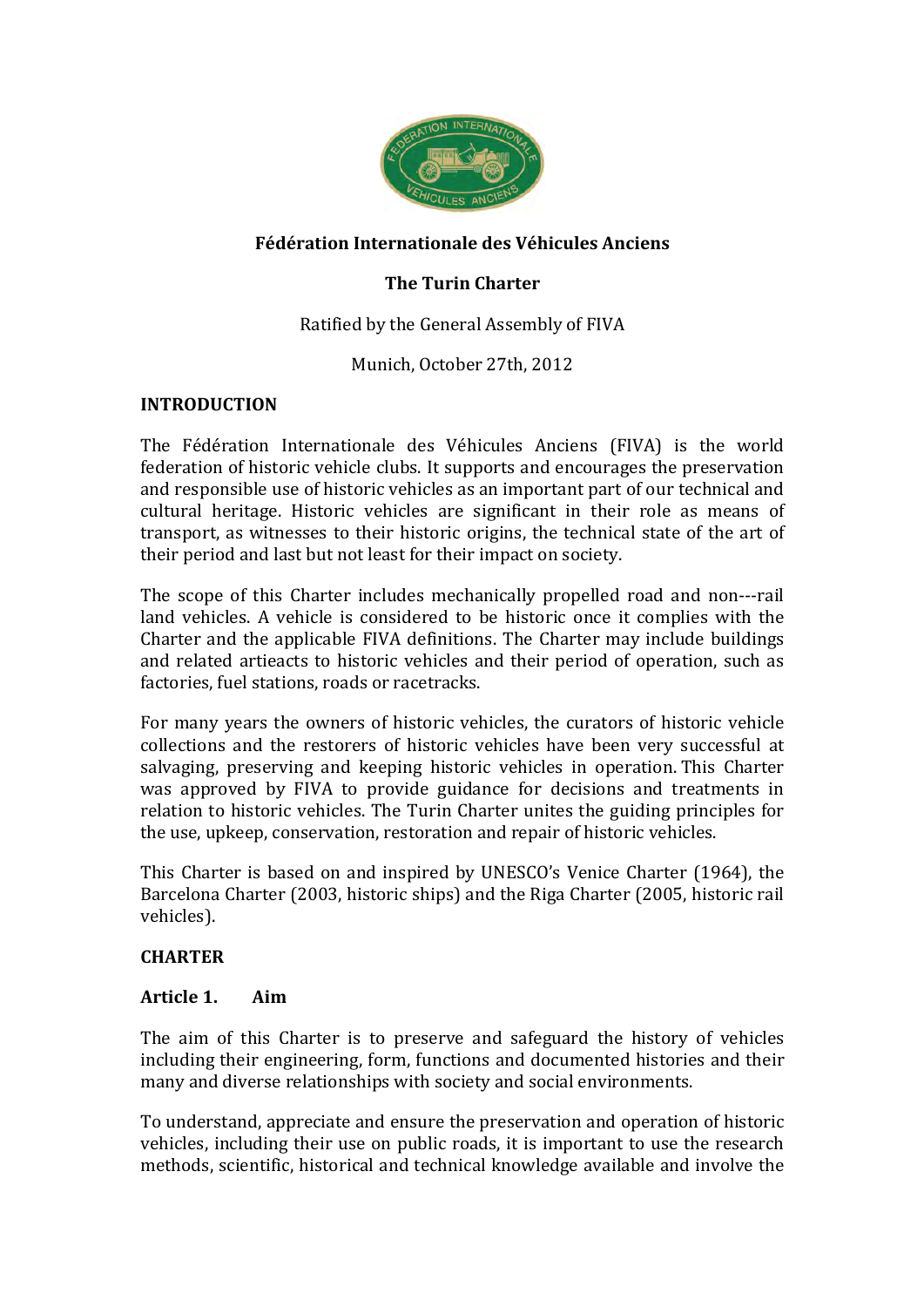organisations and facilities working in this sector.

# **Article 2. Future**

Preservation, restoration and any related work processes are aimed at sustaining historic vehicles as both technical artefacts and witnesses of transport history and culture. It is imperative to pass on the methods used, material knowledge and work processes to future generations. We also aim to preserve the special knowledge, expertise and skills related to the manufacture and operation of such vehicles.

# **Article 3. Care**

Permanent and sustainable care is essential for the survival of historic vehicles. Responsible use of historic vehicles, including on public roads, is important for their preservation. It is the only way to fully understand and pass on the traditional knowledge of driving and maintaining them for future generations.

# **Article 4. Position**

It is beneficial for the preservation of historic vehicles that they are seen as an integral part of public life and perceived as a contribution to our cultural heritage.

It is important and desirable that they can be used. However, in order to use them, historic vehicles should not be modified more than necessary. Unavoidable modifications should not interfere with the historic substance. As a matter of principle, they should not alter the vehicle's period engineering and appearance.

# **Article 5. Processes**

The preservation of historic vehicles can require interventions or restorations to different extents. Preservation means the care and prevention from deterioration or damage, by which the present condition, individual and memorial quality of a historic vehicle or object is safeguarded.

Conservation includes all acts serving to secure and stabilise the vehicle or object that do not alter the historic substance, parts and materials. Conservation treatment will not put at risk the object's historical or material documentary value in any way. It serves exclusively to prevent or at least delay continued deterioration. Usually, such measures are not visible on the surface.

Restoration is the process of replacing missing parts or areas with the aim of displaying an earlier state of the vehicle and goes further than conservation. Restored areas should discreetly blend in with the existing historic stock, but remain distinguishable on closer inspection.

This is different from repair, that stands for the adaptation, refurbishment or replacement of existing or missing components. Repair makes a vehicle fully operational again and may not take into account the authentic substance belonging to the vehicle.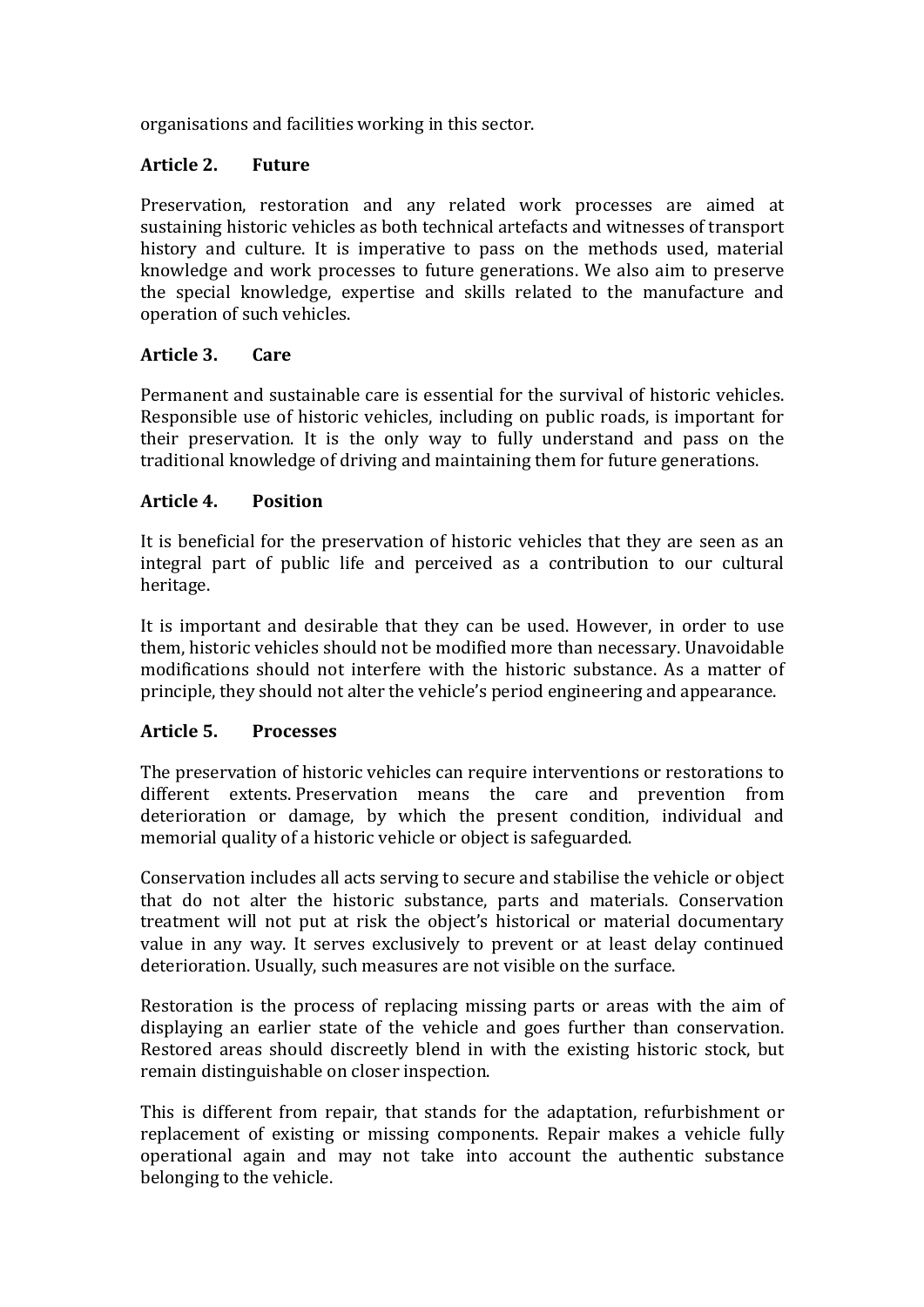Preservation, conservation, and restoration are specialised processes aimed at safeguarding and displaying a vehicle's engineering, aesthetic, functional, social and historic value. They should aim at understanding and considering the original design

and the historic background of the individual vehicle. They should be based on respect for the individual historic entity and information found in authentic documents.

# **Article 6. History**

Any changes and modifications to a vehicle which occurred during its ordinary life span and altering its condition as originally delivered are testimonials of the vehicle's history and should be preserved as such. Therefore it is not necessary to restore a historic vehicle in a way that adjusts its look and technical features back to the appearance of the manufacturing date. A restoration that would return a vehicle to the appearance of a certain period should only be attempted with careful examination of historical records or thorough planning.

Components and materials inserted to replace historic parts in the process of a restoration should be identified with simple and permanent markings to distinguish them from the historic substance. For replaced parts, FIVA recommends the marking system attached to this charter (*see* Appendix)

# **Article 7. Accuracy**

During the restoration of historic vehicles historically accurate materials and work techniques are preferred, unless such materials or techniques can no longer be used because of safety concerns, lack of availability or legal prohibitions. Especially in the conservation of historic substance, traditional materials may not be adequate. As elsewhere in the field of restoration, modern materials and working techniques may then be used instead, provided they have been proven adequate and durable in experiments or tried in practice.

# **Article 8. Appearance**

Any modifications to a historic vehicle required outside of its ordinary lifespan should be integrated discreetly and respect the original structure and appearance. Such modifications should be reversible. It is recommended that any important original parts removed should be kept with the vehicle for later use and to serve as reference of their original existence and make.

# **Article 9. Planning**

Any work undertaken on a historic vehicle should be planned systematically and documented in an appropriate manner. These records should be maintained with the vehicle.

# **Article 10. Archives**

Any persons, facilities and organisations involved in the preservation,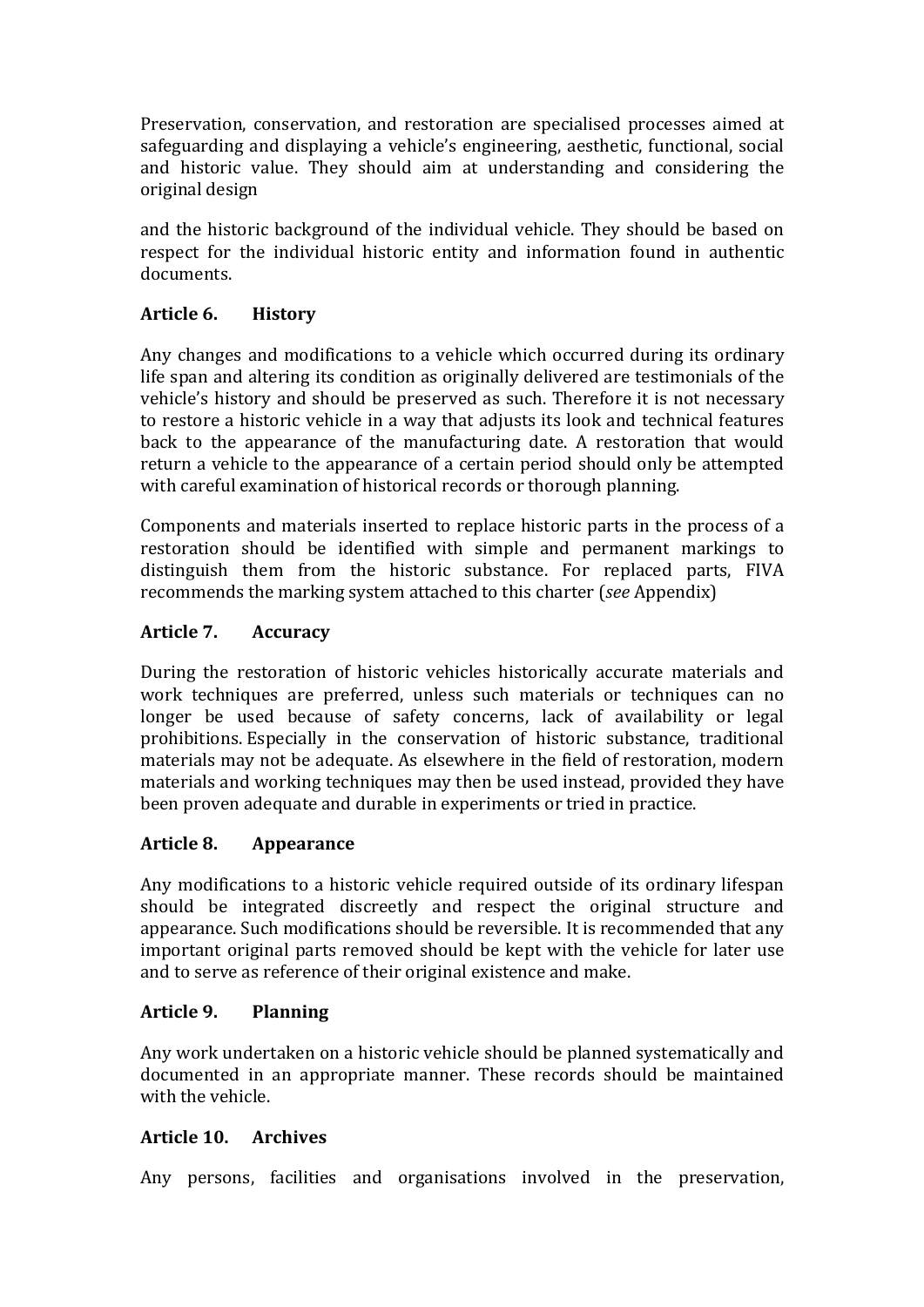conservation, restoration, repair and operation of historic vehicles should take appropriate steps to protect their records and archives.

# **Article 11. Status**

Institutions engaged in the preservation and transfer of knowledge or specialist skills required in the preservation and operation of historic vehicles should seek recognition by international and national governmental authorities as cultural heritage and institutions

Archives consisting of documents, drawings, photographs or other media and artefacts relating to historic vehicles should be cared for as part of the cultural heritage.

Turin Charter Working Group / FIVA Cultural Commission: Thomas Kohler, Gundula Tutt, Rainer Hindrischedt, Mario De Rosa, Alfieri Maserati, Stefan Musfeld and Mark Gessler